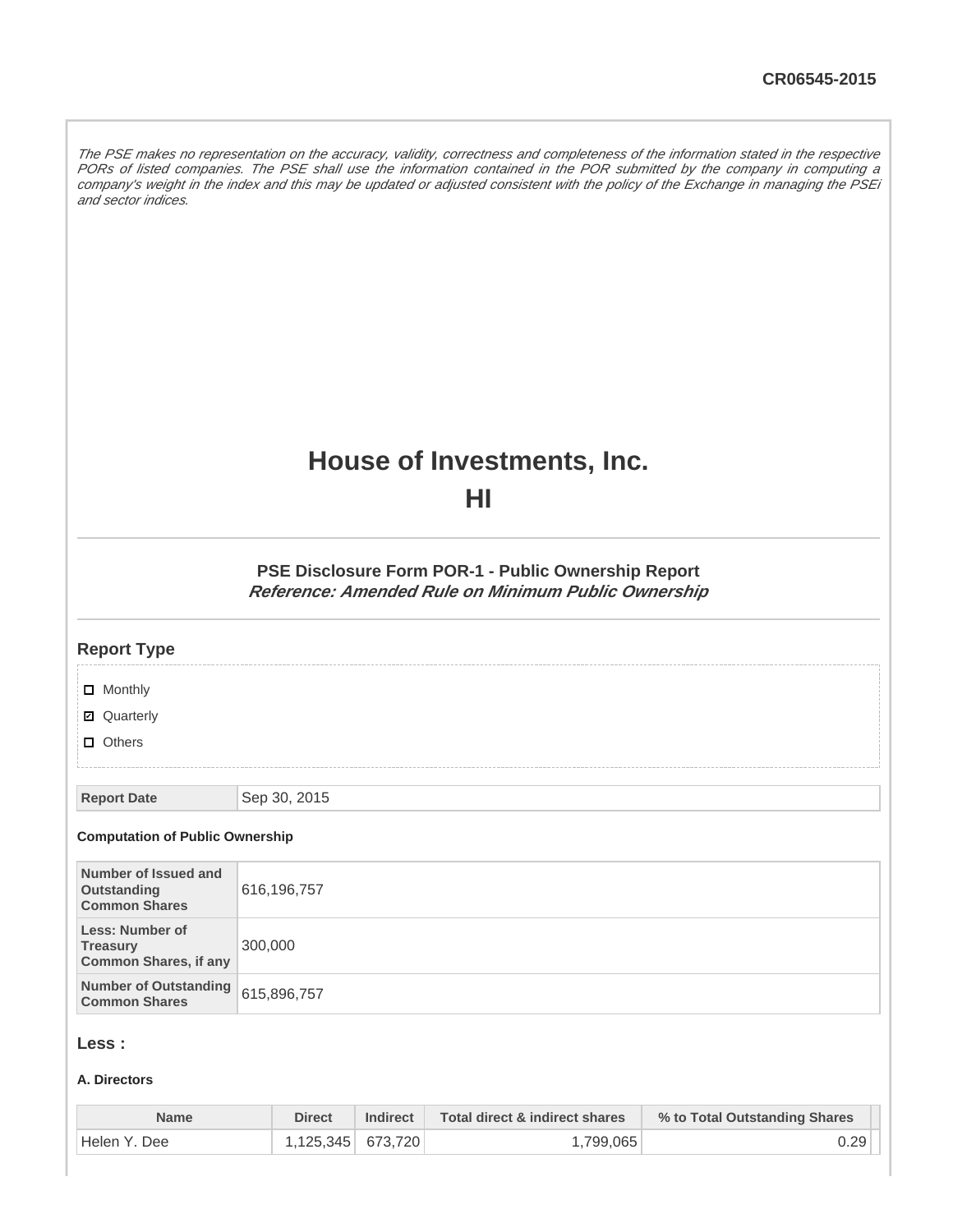| Roberto F. De Ocampo      | 5         |         | 5         |      |
|---------------------------|-----------|---------|-----------|------|
| Francisco H. Licuanan III | 500       |         | 500       |      |
| Medel T. Nera             | 5         |         | 5         |      |
| Antonino L. Alindogan Jr. | 500       |         | 500       |      |
| Reynaldo B. Vea           | 5         |         | 5         |      |
| Wilfrido E. Sanchez       | 5         |         | 5         |      |
| Juan B. Santos            | 5         |         | 5         |      |
| Renato C. Valencia        | 1,000     |         | 1,000     |      |
| Alfonso T. Yuchengco      | 794,450   |         | 794,450   | 0.13 |
| Yvonne S. Yuchengco       | 90,255    |         | 90,255    | 0.01 |
|                           | 2,012,075 | 673,720 | 2,685,795 | 0.43 |

#### **B. Officers**

| <b>Name</b> | <b>Direct</b> | <b>Indirect</b> | Total direct & indirect shares | % to Total Outstanding Shares |
|-------------|---------------|-----------------|--------------------------------|-------------------------------|
| `NA         |               |                 |                                |                               |
|             |               |                 |                                |                               |

# **C. Principal/Substantial Stockholders**

| <b>Name</b>                                  | <b>Direct</b> | <b>Indirect</b> | <b>Total direct &amp; indirect</b><br>shares | % to Total Outstanding<br><b>Shares</b> |
|----------------------------------------------|---------------|-----------------|----------------------------------------------|-----------------------------------------|
| Pan Malayan Management & Investment<br>Corp. | 294,758,580   |                 | 294,758,580                                  | 47.86                                   |
|                                              | 294,758,580   |                 | 294,758,580                                  | 47.86                                   |

### **D. Affiliates**

| <b>Name</b>                                                   | <b>Direct</b> | <b>Indirect</b> | <b>Total direct &amp; indirect</b><br>shares | % to Total<br><b>Outstanding Shares</b> |
|---------------------------------------------------------------|---------------|-----------------|----------------------------------------------|-----------------------------------------|
| A. T. Yuchengco, Inc.                                         | 7,036,070     | $\Omega$        | 7,036,070                                    | 1.14                                    |
| E. T. Yuchengco, Inc.                                         | 1,211,360     | 0               | 1,211,360                                    | 0.2                                     |
| First Nationwide Assurance Corp.                              | 0             | 14,189,661      | 14,189,661                                   | 2.3                                     |
| Malayan Insurance Co., Inc.                                   | 0             | 18,020,389      | 18,020,389                                   | 2.93                                    |
| <b>Malayan Securities Corporation</b>                         | 2,790,000     |                 | 2,790,000                                    | 0.45                                    |
| Bankers Assurance Corp./Malayan Zurich<br>Insurance Co., Inc. | 0             | 3,149,901       | 3,149,901                                    | 0.51                                    |
| <b>Y Realty Corporation</b>                                   | 3,545,890     |                 | 3,545,890                                    | 0.58                                    |
|                                                               | 14,583,320    | 35,359,951      | 49,943,271                                   | 8.11                                    |

#### **E. Government**

| <b>Name</b> | <b>Direct</b><br><b>Indirect</b> |  | Total direct & indirect shares | % to Total Outstanding Shares |  |
|-------------|----------------------------------|--|--------------------------------|-------------------------------|--|
| `NA         |                                  |  |                                |                               |  |
|             |                                  |  |                                |                               |  |

#### **F. Banks**

| <b>Name</b>                            |           |       | Direct Indirect Total direct & indirect shares % to Total Outstanding Shares |
|----------------------------------------|-----------|-------|------------------------------------------------------------------------------|
| Hongkong & Shanghai Bank - own account | $0$ 5.085 | 5.085 |                                                                              |
|                                        | 5.085     | 5.085 |                                                                              |